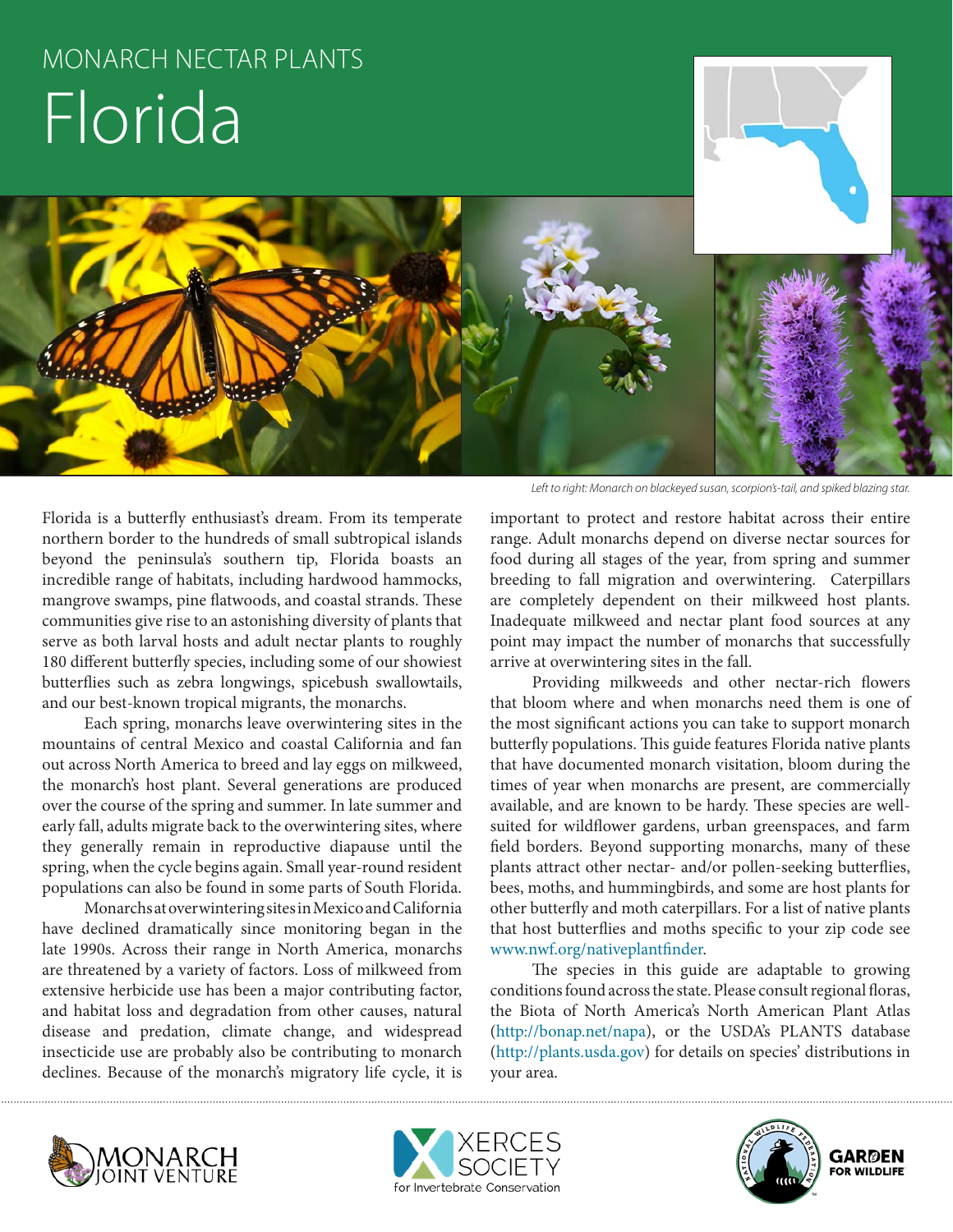



esent year-round in Florida<mark>.</mark>

ize. Important monarch nectar plant.

ts a wide variety of pollinators.

ally; highly attractive to beneficial wasps and bees.

butterflies, bees, and hummingbirds.

chs. Latest flowering sunflower species.

ortant nectar source for coastal migrating monarchs.

hs as well as hummingbirds.

| $-10$<br>$\sim$ 10 $\pm$ 10<br><b>Bloom</b> | <b>Common Name</b>      | <b>Scientific Name</b>    | <b>Flower Color</b> | Max.<br><b>Height</b> | <b>Water</b><br><b>Needs</b> | <b>A REPORT OF A RIVER COM</b><br><b>Notes</b>                                       |
|---------------------------------------------|-------------------------|---------------------------|---------------------|-----------------------|------------------------------|--------------------------------------------------------------------------------------|
|                                             | Forbs                   |                           |                     | (Feet)                | Low, Medium,<br>or High      | All species perennials, unless otherwise noted. Monarchs are present year-round in I |
| <b>Spring to Fall</b>                       | Aquatic milkweed        | Asclepias perennis        | White/pink          | $\overline{2}$        | H                            | Monarch caterpillar host plant.                                                      |
|                                             | Butterfly milkweed      | Asclepias tuberosa        | Orange/yellow       | $\overline{2}$        | $\mathbf{L}$                 | Monarch caterpillar host plant.                                                      |
|                                             | Frostweed               | Verbesina virginica       | White               | 6                     | L/M                          | Biennial plant. Does best when allowed to naturalize. Important m                    |
|                                             | Giant ironweed          | Vernonia gigantea         | Purple              | 8                     | M                            | Thin regularly to control spread by suckers. Attracts a wide variety                 |
| <b>Spring to Summer</b>                     | Lyreleaf sage           | Salvia lyrata             | White/blue/violet   | $\overline{2}$        | L/M                          | Easy to grow but prefers moist soils.                                                |
| <b>Spring to Winter</b>                     | Spotted bee balm        | Monarda punctata          | White/pink/yellow   | 3 <sup>1</sup>        | $\mathbf{L}$                 | Annual. Tolerates dry, sandy soils; blooms prolifically; highly attraction           |
| <b>Summer to Fall</b>                       | <b>Blackeyed Susan</b>  | Rudbeckia hirta           | Yellow/brown        | $\mathfrak{Z}$        | L/M                          | Can be biennial. Butterflies attractant. Drought tolerant.                           |
|                                             | Blue mistflower         | Conoclinium coelestinum   | Blue/purple         | 3 <sup>2</sup>        | M                            | Thin regularly to control spread by runners.                                         |
|                                             | Spiked blazing star     | Liatris spicata           | Purple              | $\overline{4}$        | $\mathbf{M}$                 | Highly adaptable and easy to grow. Attracts many butterflies, bees,                  |
|                                             | Swamp milkweed          | Asclepias incarnata       | Pink                | $\overline{4}$        | M                            | Monarch caterpillar host plant.                                                      |
|                                             | Sweetscent              | Pluchea odorata           | Pink/purple         | $\mathfrak{Z}$        | L                            | Annual plant.                                                                        |
|                                             | Whorled milkweed        | Asclepias verticillata    | White               | $\mathbf{3}$          | L                            | Monarch caterpillar host plant.                                                      |
| Fall                                        | Azure blue sage         | Salvia azurea             | White/blue          | 5                     | L                            | Tough plant with long-blooming flowers. Does well in dry soils.                      |
|                                             | Narrow-leaved sunflower | Helianthus angustifolius  | Yellow              | $\mathbf{3}$          | $\mathbf{M}$                 | Important nectar source for fall migrating monarchs. Latest flower                   |
|                                             | Scarlet sage            | Salvia coccinea           | White/red/pink      | $\mathfrak{Z}$        | M                            | Can be an annual or perennial.                                                       |
| Year-round<br>$17 \,$                       | Scorpion's-tail         | Heliotropium angiospermum | White               | $\overline{2}$        | M                            | Annual plant.                                                                        |
|                                             | Seaside goldenrod       | Solidago sempervirens     | Yellow              | 8                     | L                            | Tolerates saltwater spray and sandy soils. An important nectar sour                  |
|                                             | <b>Shrubs and Trees</b> |                           |                     |                       |                              |                                                                                      |
| <b>Spring to Fall</b>                       | Common buttonbush       | Cephalanthus occidentalis | White               | 12                    | M                            | Fragrant, showy flowers that attract butterflies.                                    |
| <b>Summer to Fall</b>                       | Eastern baccharis       | Baccharis halimifolia     | White               | 12                    | M                            | Tolerates saltwater spray and sandy soils. Good for erosion control.                 |
|                                             | Jack in the bush        | Chromolaena odorata       | Purple              | 6                     | L                            | Aromatic flowers attract bees, butterflies, and other insects.                       |
| Fall<br>$\overline{2}1$                     | Woody goldenrod         | Chrysoma pauciflosculosa  | Yellow              | $\mathbf{3}$          | $\Gamma$                     | Extremely drought tolerant.                                                          |
| <b>Winter to Spring</b><br><u>22</u>        | Carolina laurelcherry   | Prunus caroliniana        | White               | 36                    | M                            | Can be used as a hedge. Berries attract birds.                                       |
| <b>Year-round</b>                           | Bushy seaside tansy     | Borrichia frutescens      | Yellow              | $\mathbf{3}$          | M                            | Tolerates saltwater spray.                                                           |
|                                             | Firebush                | Hamelia patens            | Red                 | 12                    | M                            | Showy tropical plant. Attracts butterflies and moths as well as hum                  |